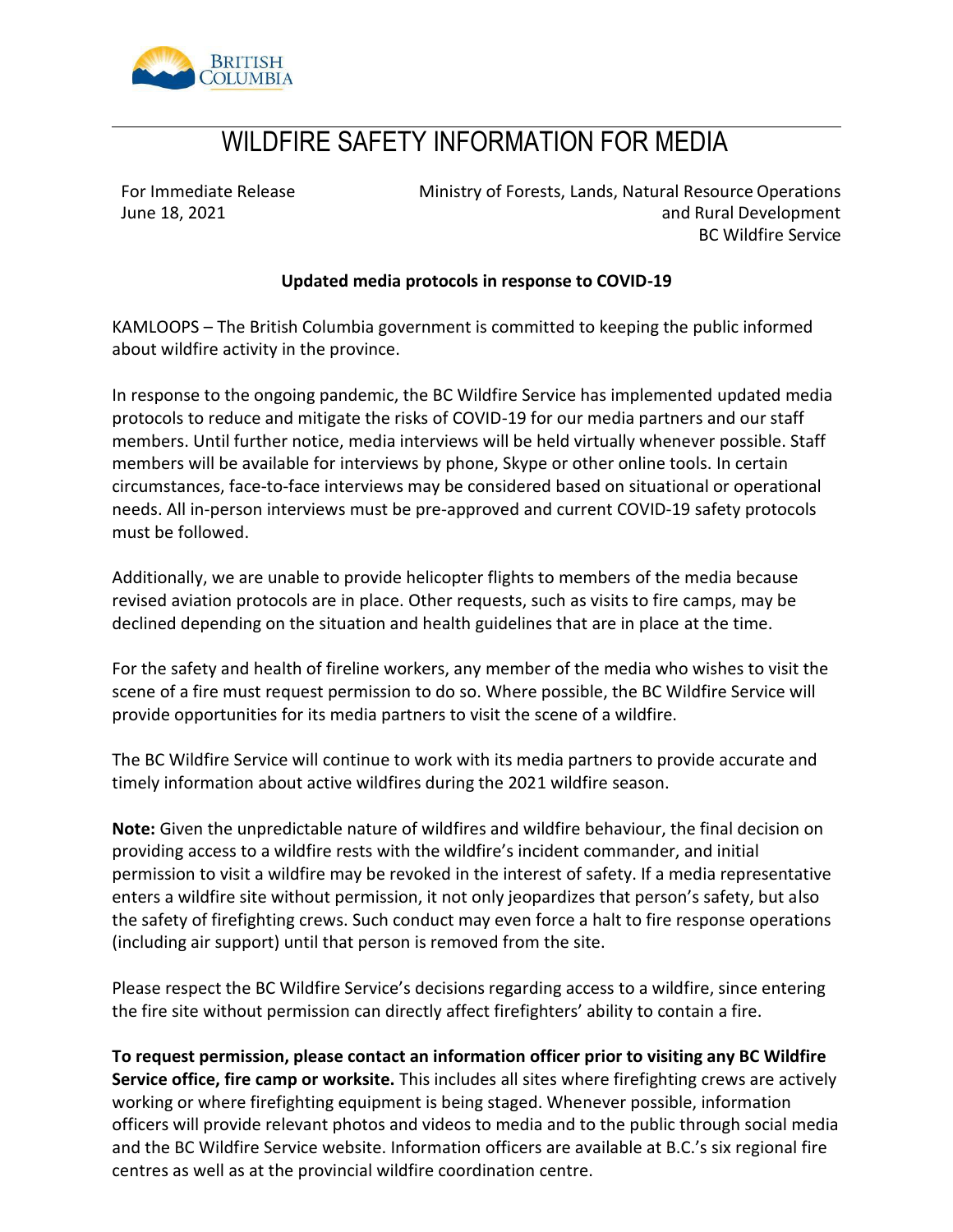**Provincial Wildfire Coordination Centre:** 250 312-3051; [FIREINFO@gov.bc.ca](mailto:FIREINFO@gov.bc.ca) **Coastal Fire Centre:** 250 951-4209; BCWS.COFCInformationOfficer@gov.bc.ca **Cariboo Fire Centre:** 778 799-2100[;BCWS.CAFCInformationOfficer@gov.bc.ca](mailto:BCWS.CAFCInformationOfficer@gov.bc.ca) **Prince George Fire Centre:** 250 318-7768[; BCWS.PGFCInformationOfficer@gov.bc.ca](mailto:BCWS.PGFCInformationOfficer@gov.bc.ca) **Kamloops Fire Centre:** 250 554-5965; [BCWS.KFCInformationOfficer@gov.bc.ca](mailto:BCWS.KFCInformationOfficer@gov.bc.ca) **Southeast Fire Centre:** 250 318-7715[; BCWS.SEFCInformationOfficer@gov.bc.ca](mailto:BCWS.SEFCInformationOfficer@gov.bc.ca)

**Northwest Fire Centre:** 250 876-7768; [BCWS.NWFCInformationOfficer@gov.bc.ca](mailto:BCWS.NWFCInformationOfficer@gov.bc.ca)

- 1. **In order to be escorted around a fire site, members of the media must wear appropriate clothing and a removeable non-medical mask or face covering large enough to cover their mouth and nose.** Appropriate clothing includes a hard hat and clothing that fully covers the arms and legs. Avoid highly flammable synthetic fabrics, such as nylon and polyester. Tightly woven clothes made from natural fibres are recommended. A high-visibility vest and eye protection may be required. Footwear suitable for rough terrain is essential.
- 2. **A BC Wildfire Service representative will be assigned to the media representativeand safety rules will be discussed.** Stay with this designated representative at all times at the worksite. Follow his or her instructions.

To ensure media compliance with health and safety regulations, the BC Wildfire Service requires them to adhere to the rules listed below:

## **General**

- The media outlet's appointed supervisor has the authority and responsibility to correct any unsafe activity.
- The incident commander has the authority to restrict or limit access to a site.
- A BC Wildfire Service representative will provide relevant safety information andwill communicate and review site hazards for media staff at the fire site.
- If this representative's instructions are disregarded, the incident commander may require the violator(s) to leave the site.
- Continual safety violators may be reported to WorkSafeBC or Labour Canada for further follow up.

## **Aircraft operations**

• All wildfires are automatically considered to be "flight restricted", according to Canadian Aviation Regulations. The restricted area includes a radius of five nautical miles around a fire to an altitude of 3,000 feet above ground level.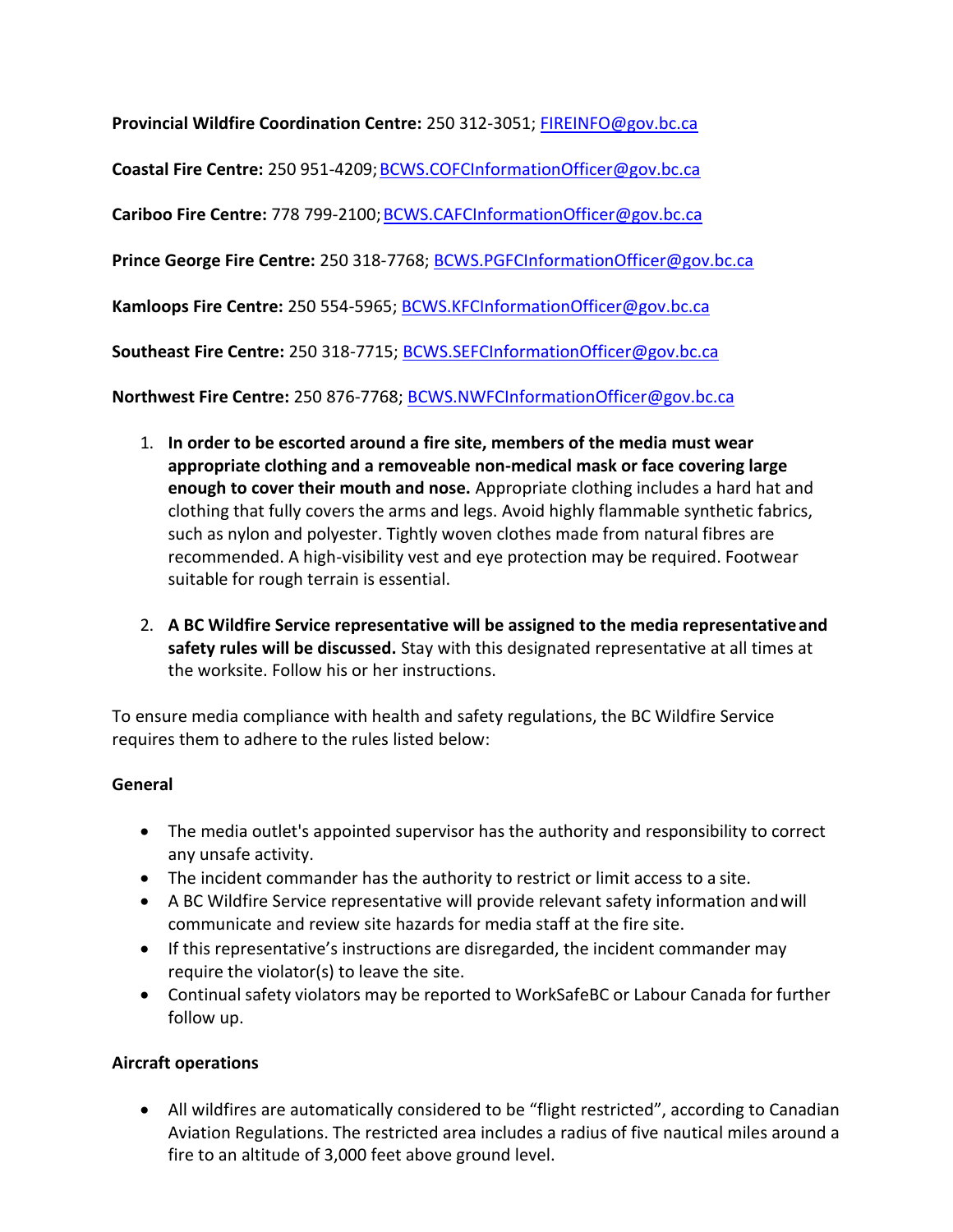- The operation of any aircraft not associated with fire suppression activities within this area, including drones and helicopters, is illegal.
- It should not be assumed that it is clear to enter the airspace outside of this area. It is illegal to enter restricted airspace without prior approval from the BC Wildfire Service.
- If a media outlet wants to request air access to a restricted area, it must contact a fire information officer. Access may begranted if conditions are appropriate and it is safe to do so. If there is a Notice to Airmen (NOTAM) in place for the wildfire, the pilot must check the NOTAM for any other specific restrictions.
- The operation of unmanned aerial vehicles (UAVs, or "drones") near an active wildfire is illegal and extremely dangerous, especially when low-flying firefighting aircraft are present.
- Transport Canada and the BC Wildfire Service explicitly prohibit the use of drones of any size near a wildfire. Violating these rules can jeopardize the lives of aircrews and those on the ground and inhibit fire suppression activities. For safety reasons, if a drone is detected in the restricted airspace over a wildfire, the BC Wildfire Service will ground any of its aircraft that are nearby until the drone has left the area.
- More information about drone safety is available on the Transport Canada website[:](https://www.tc.gc.ca/en/services/aviation/drone-safety.html) <https://www.tc.gc.ca/en/services/aviation/drone-safety.html>

## **Stay alert:**

- Know the escape routes. Ask if unsure or if there are any other concerns.
- Watch out for rolling debris that may be dislodged by fire suppression activity.
- Stay away from windfalls, weakened trees, loose rocks and hot spots.
- Ride only in standard vehicles, not heavy machinery. Always wear a seatbelt.
- Use caution around machinery and only approach when in full view of the operator.
- Stay at least two tree lengths away from tree-falling activities.
- Stay clear of airtanker drop areas and helicopter landing areas.
- Have plenty of water on hand to prevent dehydration.
- Any injury must be reported and treated.

For any questions about employer safety responsibilities, media outlets can contact the following organizations:

## **For print media outlets:**

WorkSafeBC - Prevention Division 604 276-3100 in the Lower Mainland 1 888 621-7233 toll-free within B.C[.](http://www.worksafebc.com/) [www.worksafebc.com](http://www.worksafebc.com/)

## **For radio and television media outlets:**

Labour Program